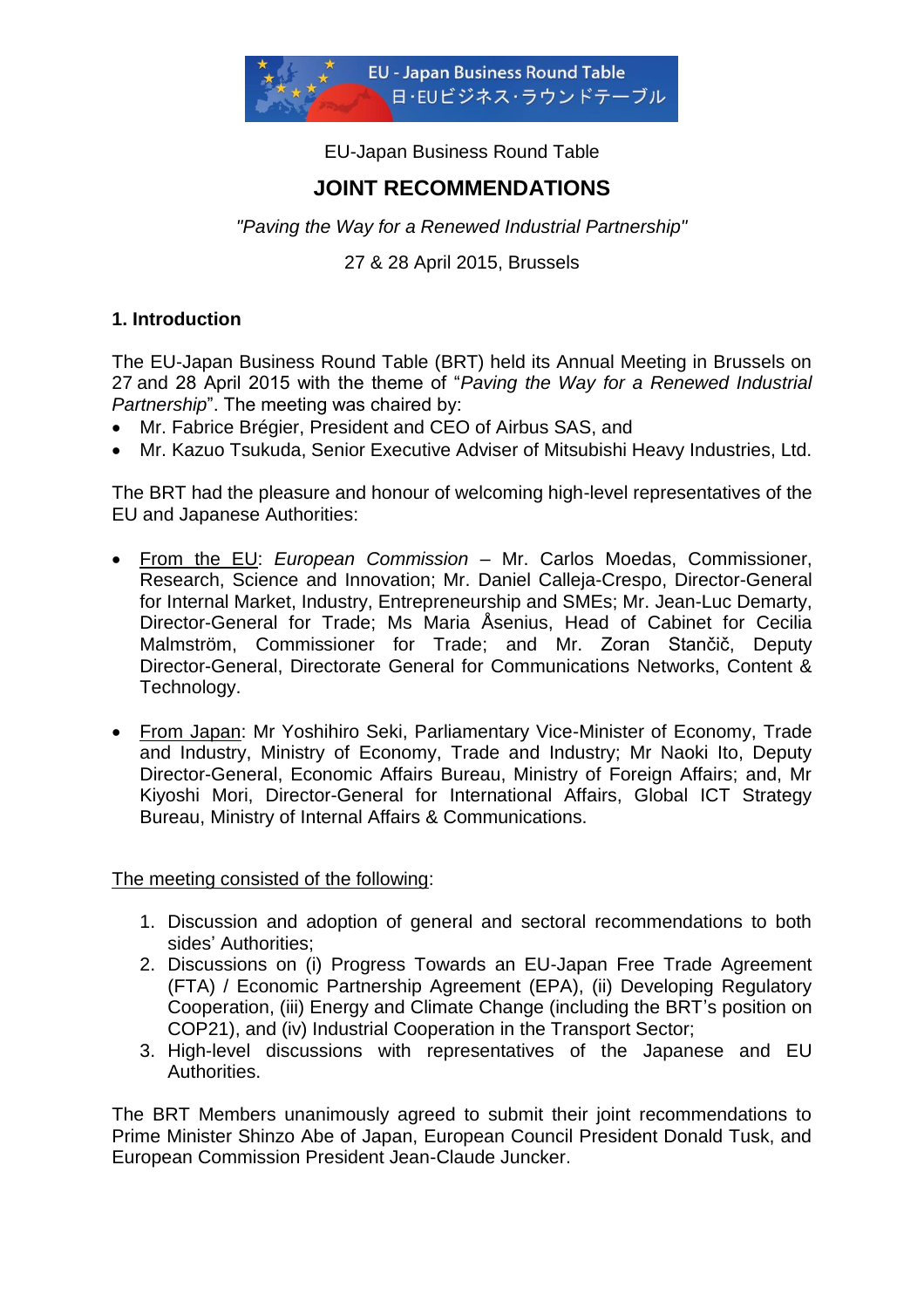# **2. Background**

The BRT deeply appreciates the recognition that the May 2014 EU-Japan Summit Leaders gave to the BRT in their statement as follows:

"We recognize the active and continued contribution of the EU-Japan Business Round Table (BRT) to further development of bilateral economic relationship, and reaffirm our determination to promote cooperation with the business communities on both sides, notably through the BRT, in order to strengthen relations further."

The BRT welcomes the priority assigned by the new European Commission to more economic growth, a European Energy Union and the reform of the Monetary Union, and welcomes the expansion of "Abenomics" policy measures aimed at spurring private sector-led growth, including significant regulatory reforms positively affecting the investment climate.

The BRT sees 2015 as a critical step in the development of our bilateral economic relationship as well as in tackling climate change. This year, the EU-Japan business relationship will be framed by the increased joint efforts towards an early conclusion of the EU-Japan FTA/EPA negotiations and by the development of regulatory cooperation. In parallel, the EU and Japan will have to play a leading role on the way to an international agreement at the Paris Climate Change Conference (COP 21) in December, while securing our shared interests towards our economic recovery and sustainable growth.

At its 2013 Paris meeting, the BRT issued a Joint Statement welcoming the launch of the EU-Japan FTA/EPA negotiations. It urged that "the negotiations should be completed as early as possible and their outcome be compatible with the high level of the stated ambition". In the BRT Recommendations adopted at the 2014 Tokyo meeting, the EU and Japanese business communities reiterated their support for the earliest possible conclusion of the negotiations of an ambitious agreement. Today the BRT reaffirms these past statements.

The BRT welcomes the determination of Prime Minister Shinzo Abe of Japan, and the European Commission President, Jean-Claude Juncker, on the occasion of their November 2014 meeting in Brisbane, to work for agreement in principle on a comprehensive and ambitious EU-Japan FTA/EPA during 2015 reflecting their joint economic strength and leadership. This strong ambition and political leadership was repeated during the ensuing meetings between Trade Commissioner Cecilia Malmström and Minister of Foreign Affairs Fumio Kishida and Minister of Economy, Trade and Industry Yoichi Miyazawa.

The BRT expresses its deep concerns on man-made climate change and its increasing disruption on our economies, and welcomes domestic and multilateral efforts to tackle climate change. The BRT views as essential the pursuit, in parallel, of sound economic growth, and strongly welcomes the efforts by the Authorities on both sides to promote economic recovery and growth. The BRT also hopes that Japan and the EU will adopt strong policies to spur their industry"s efforts to cooperate to achieve economic sustainability and a low-carbon, circular economy.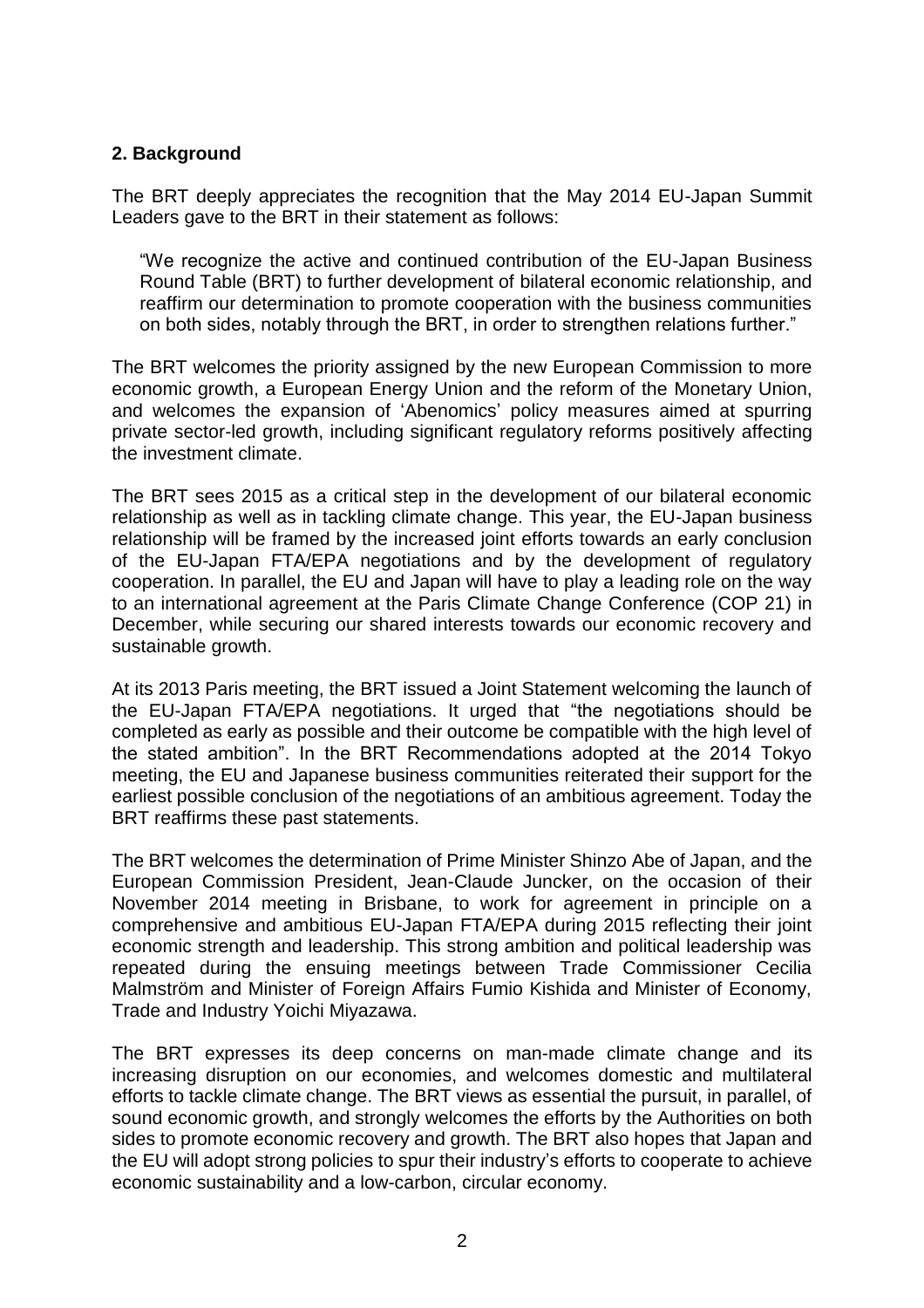## **3. Calls and Recommendations**

The BRT welcomes and supports the Authorities' determination to work for agreement in principle on a comprehensive and ambitious EU-Japan FTA/EPA during 2015. The BRT restates its longstanding conviction that an EU-Japan FTA/EPA will boost trade and investment, promote job creation and accelerate growth in both economies, and that it will also help create new opportunities for global economic growth. The BRT reiterates its call for the EU and Japanese Authorities to step up their efforts to tackle and resolve the substance of outstanding issues and to conclude a comprehensive, ambitious, high-level and mutually beneficial FTA/EPA as soon as possible, and reaffirms its commitment to making efforts to achieve this objective, such as making industry expertise available.

The BRT believes that an aim of a speedy conclusion must come together with a high level of ambition. Should a sufficiently high level of ambition seem difficult to achieve on the basis of the technical negotiations, the BRT urges, for the sake of our economies, political leaders at the highest level to intervene to resolve the deadlocks and bring the negotiations to a timely and ambitious conclusion.

The EU-Japan FTA/EPA can, together with the TPP and TTIP, play a leading role in promoting global trade rule-making, regulatory cooperation and standards" harmonisation and achieve an open, seamless global business environment that will create growth opportunities for the EU, for Japan, and for the rest of the world, thus helping to revitalise trade liberalisation efforts at the multilateral WTO level as well.

The BRT calls on the Leaders of the EU-Japan Summit to ensure that the FTA/EPA provides a solid and comprehensive framework for regulatory cooperation to address the sector-specific concerns of the business community. In addition, the BRT welcomes the adoption of a Joint Document for Regulatory Cooperation at the EU-Japan Industrial Policy Dialogue between METI and DG GROW on 17 March 2015. As a long-standing advocate of regulatory cooperation, and recognising that this is a key issue for the future, the BRT hopes that this joint initiative will reinforce and complement the upcoming FTA/EPA and set the frame for a solid, forward-looking and long-lasting regulatory cooperation. The BRT is willing to support the EU and Japanese Authorities on regulatory cooperation matters.

The BRT also recommends that the EU and Japan initiate or facilitate new cooperation on a broad range of issues in innovation, energy, natural resources, environment and climate change, demography, financial markets, support for small and medium enterprises and human resources development, and also explore the many opportunities of cooperating together in or with third countries.

The BRT strongly supports the negotiation of an international agreement at COP 21 that concretely tackles climate change while ensuring fair competition in a stable and predictable business environment. The BRT states its support to the deployment of affordable existing solutions, and asks for enhanced public measures encouraging investment in innovative technologies in green energy and energy efficiency, areas where many BRT Member companies are already firmly engaged.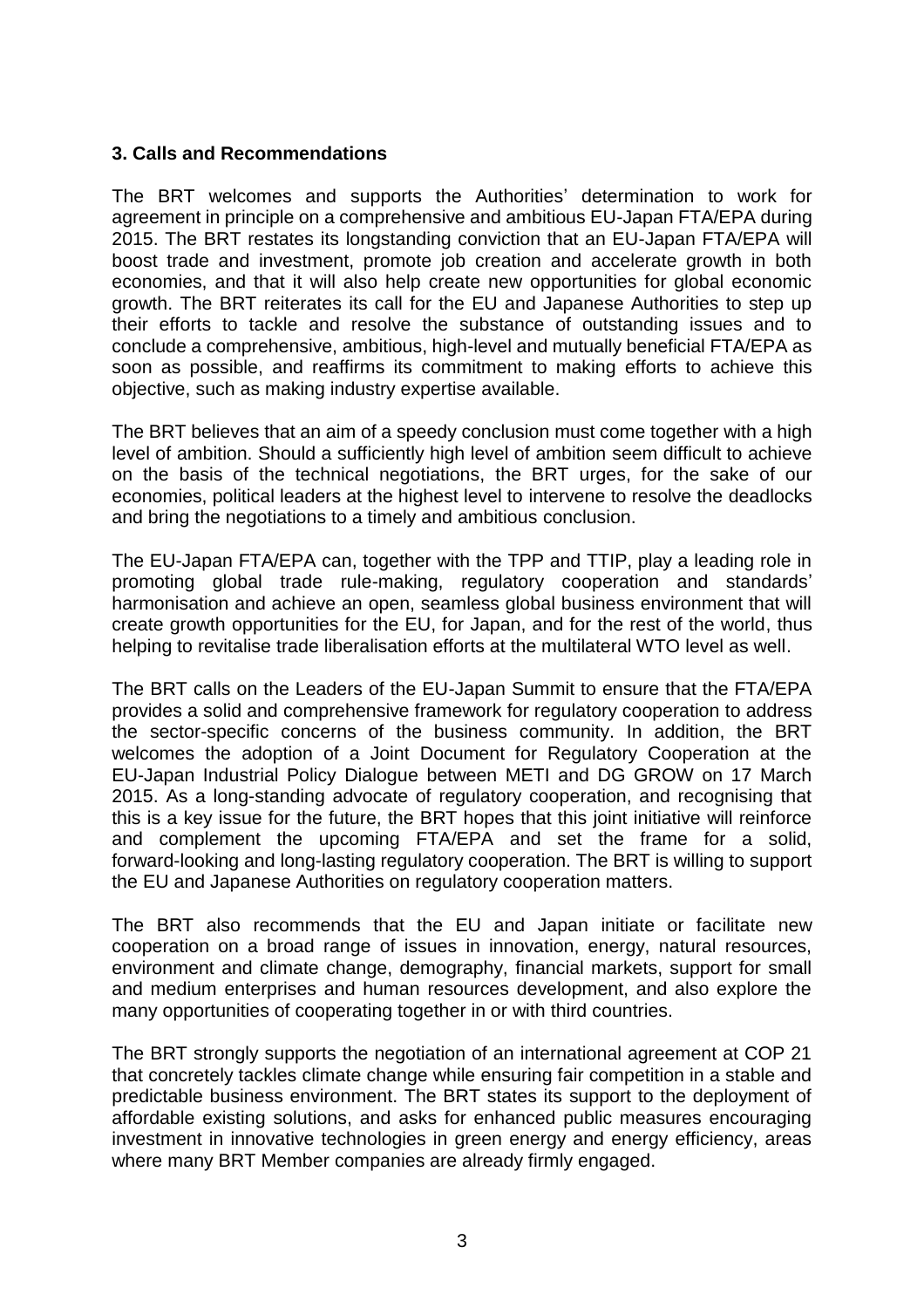The BRT affirms the crucial role of energy in our economies, and asks the EU and Japan to promote policies to secure energy supplies and keep energy prices low while reducing GHG emissions. In this context, the BRT supports the restart of nuclear power generation in Japan subject to the agreement of the safety authorities, as well as the creation of a European Energy Union targeting the above-mentioned goals.

Finally, the BRT not only supports concluding bilateral FTA/EPAs with key third party economic partners, it also reaffirms its long-standing support to concluding the World Trade Organization"s multilateral Doha Round as soon as possible. In that perspective the BRT applauds the decision reached by WTO Members in November 2014 to take forward the implementation of the Agreement on Trade Facilitation that was reached at the Bali WTO Ministerial Conference of December 2013.

The BRT calls on EU and Japanese Authorities to address the following issues.

# **(A) Trade, Investment, and Regulatory Cooperation**

- Work for an agreements in principle during 2015 on a comprehensive and ambitious EU-Japan FTA/EPA, with the aim that a speedy conclusion must come together with a high level of ambition.
- Further make efforts to contribute to WTO"s DDA negotiations, so as to vitalise and create momentum to move the negotiations forward.
- The BRT strongly supports the regulatory cooperation initiative and the application of international harmonised technical requirement and procedures for the testing and approval of products that are traded internationally, as to minimise re-certification.
- Support the timely development of business. Specifically, the BRT calls for expansion of the number of bilateral social security agreements that have been concluded and for liberalisation of the movement of intra-corporate transferees within the framework of an FTA/EPA.
- Develop measures that will promote and assist each other's SMEs within their own jurisdictions. The BRT also calls for cross-support, such as logistic support, various tax incentives, and other measures, to be included in the EU-Japan FTA/EPA negotiations.

Moreover, the BRT calls for the EU Authorities to speedily resolve the EU-specific issues identified in the Working Party A document by the Japanese Members of the BRT, and for the Japanese Government to resolve the Japan-specific issues identified in the Working Party A document by the EU Members of the BRT.

# **(B) Life Sciences and Biotechnologies, Healthcare and Well-Being**

### *Introduction*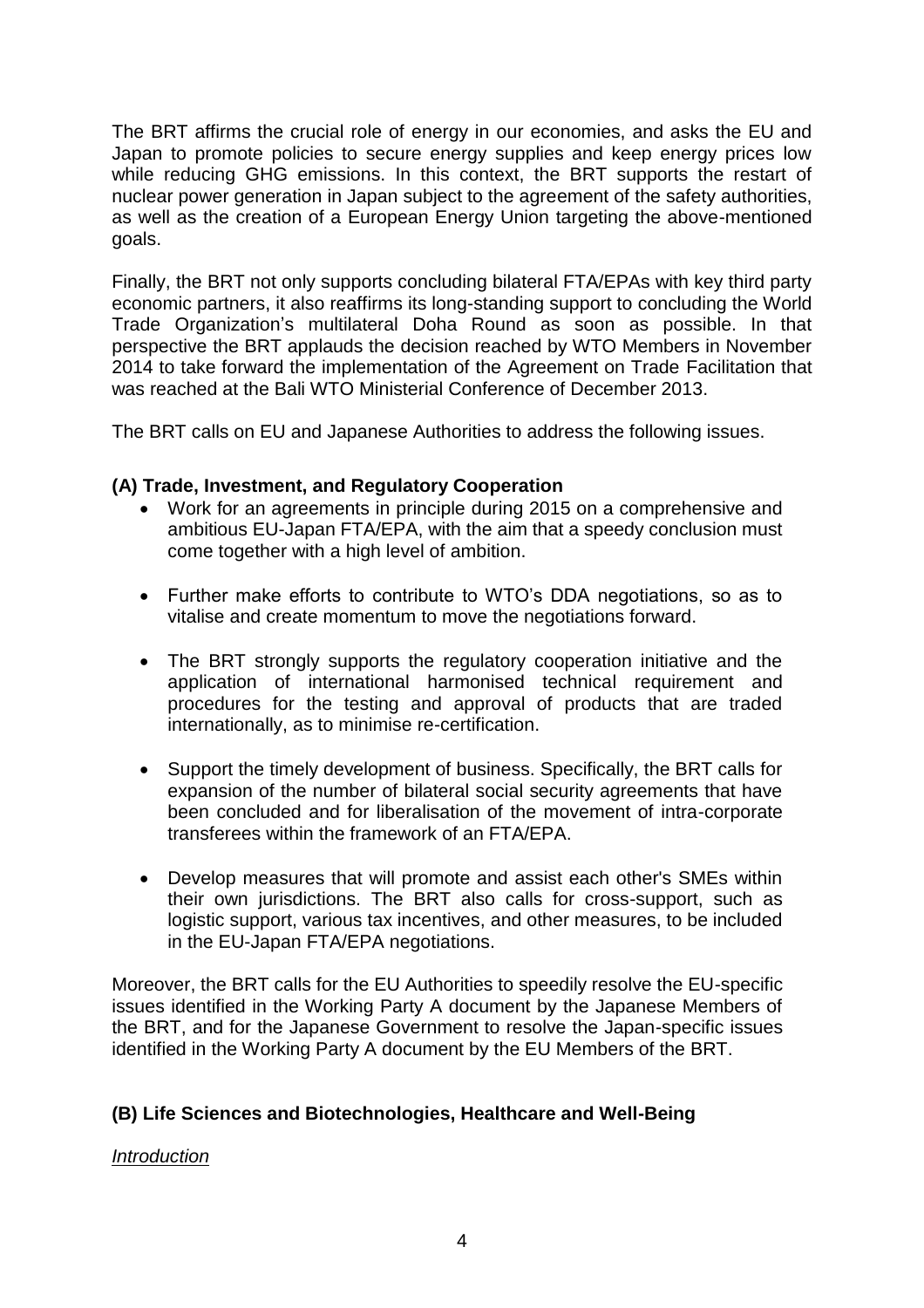The EU and Japan should formulate concrete strategies and action plans in Life Sciences & Biotechnology, thereby focusing on measures to support the improvement of efficient healthcare practices, food security and supply and innovations in biotechnology.

# *General*

 The EU and the Japanese governments should sensitively handle the approval/adaption of CDB/the Nagoya Protocol on Access to genetic resources and Benefit Sharing (ABS).

### *HealthCare (Pharmaceuticals, Medical Devices, Medicinal Gases, etc.)*

- The EU government should reinforce its innovation policy to member states and clarify its healthcare policy, resulting in the appropriate evaluation of the value of pharmaceuticals and medical devices. In addition, MHLW should consult all key stakeholders with respect to any new HTA (Health Technology Assessment) issues.
- Japan should further support the implementation of new innovation-rewarding pricing systems for pharmaceutical products, including the abolishment of the rule of re-pricing by market expansion and the abolishment of the 14-day prescription rule. Such measures would enhance the pricing system"s promotion of innovative products.
- National tests for vaccines should be eliminated or reduced to an absolute minimum.
- Japan should promote an innovation-rewarding pricing system for medical devices in order to move towards a product-based, market-oriented reimbursement pricing system for these products.
- The EU and Japan should improve the pharmaceutical and medical device business environments by proceeding with regulatory harmonization and further extension of "Mutual Recognition Agreements" in order to avoid redundant inspections of manufacturing facilities (e.g. injectable pharmaceuticals and APIs) and ensure recognition of quality management audit results for lower risk medical devices
- Japan should support the reinforcement of strict regulations for GMP on medicinal gases.

### *Animal Health*

- Europe should introduce a 1-1-1 concept (one dossier one assessment one decision on marketing authorization) for all animal health products, thereby further harmonize the regulatory requirements for product registrations, shorten review times and recognize the GMP certification for veterinary products.
- Europe and Japan should promote the responsible use of antibiotics in Animal Health.
- Japan should clarify registration requirements and shorten the review process for introducing recombinant vaccines from Europe.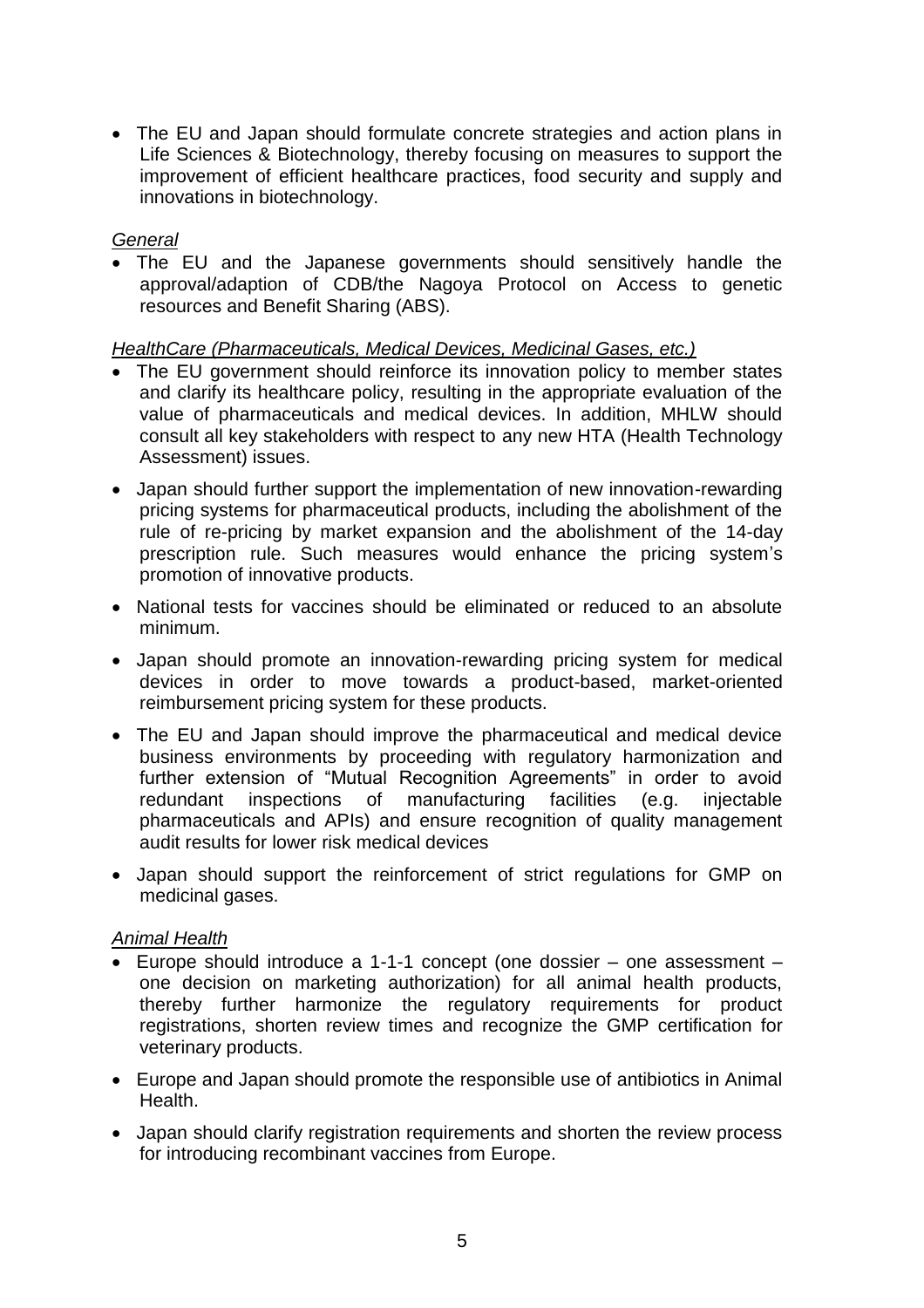Japan should promote animal welfare in animal drug administration by accepting more overseas data and an alternative approach.

# *Plant Protection & Biotechnology*

- The EU and Japan working closely with the private sector should speed up research in Plant Protection & Biotechnology and inform the public regularly and accurately about the state of GMOs, based on sound scientific knowledge, thereby closely working with private sectors.
- The EU should shorten the review times for new applications / product registrations in both plant protection and biotechnology.

#### **(C) Innovation, Information & Communication Technologies** *ICT*

- The BRT expects that the EU regulations will be streamlined under the Digital Single Market Strategy to be released in May 2015.
- The EU and Japan should influence international negotiations by taking harmonized actions based on our common principles regarding internet governance, cybersecurity, privacy protection, data utilization, cross-border data flows and forced localization measures.

## *Innovation in General*

- $\overline{\bullet}$  Initiatives under Horizon 2020 and Japan's forthcoming  $5<sup>th</sup>$  Science and Technology Basic Plan should lead to further strategic R&D cooperation.
- Both sides' Authorities should favour joint R&D programmes with potential for standardisation, as in advanced manufacturing and the Internet of Things.

### *Aeronautics*

- The BRT recommends the signature of a BASA between the JCAB and the EASA that would cover both type certification and maintenance activities.
- The BRT recommends a better bilateral cooperation at an increased level on navigation regulations for helicopters.

### *Space*

- The BRT recommends that the newly established EU-Japan Space Policy Dialogue be used to discuss regulatory cooperation in space operations.
- The BRT recommends to bring about a mutual backup cooperation scheme of government launches using the EU and Japan"s satellite launcher fleets.

### *Defence*

- The BRT recommends to continue laying out official instruments of industrial cooperation between Japan and individual EU Member States.
- The BRT also recommends contacts between Japan and both the European Commission and the European Defence Agency.